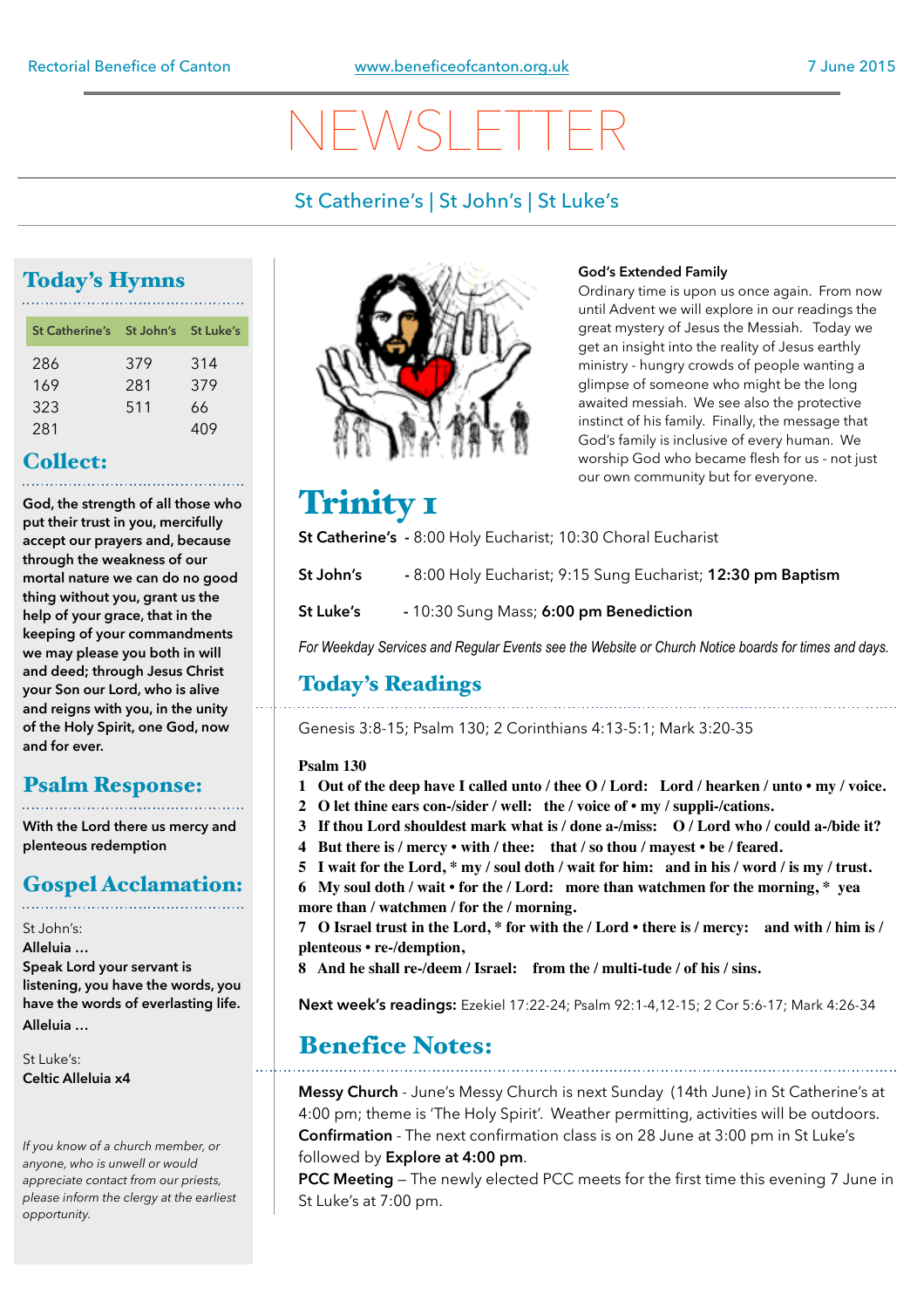### Rectorial Benefice of Canton [www.beneficeofcanton.org.uk](http://www.beneficeofcanton.org.uk) 7 June 2015

**Noticeboard** - If you would like to include something in the notes please send it to [linsaycoolhouse@hotmail.com](mailto:linsaycoolhouse@hotmail.com). **Vestry Home Group -** Thursdays 7-9pm in St John's - Informal bible study exploring the Gospel readings - All are welcome! **Youth Team -** Next meets in Calvary Baptist Church on Wednesday 17 June at 5:30pm. We are on track, making good progress and currently collating forms and references from the volunteers whilst also looking at programme details and activities for September - December.

**Care Team** - The next meeting is on Tuesday 16 June in St Luke's at 7:00 pm. Among other issues, this meeting will look at a care questionnaire which will be given out during a Sunday in June.

**Battle of the Bands** - this will be a music event for young people from year 9 upwards taking place on Saturday 4 July. Application forms available are now available (see Facebook.com/CantonBOB).

**Thank You -** Lyn Dafis, our ordinand from St David's diocese, will be leaving us soon to prepare for his ordination as a deacon. We wish him well in his future ministry and would like to thank him for all his work in the benefice this year.

**Dr Who -** Dr Who and some Zygons visited the benefice earlier this week. As ever, we made them welcome. God knows what they were up to, but we'll find out in November. See the website for some pictures and more detail.

**Piano Recital** - Please join us this afternoon at 12.15 pm in St Luke's – The recital is by Elizabeth Preece (admission free!) **Christian Aid -** We have invited the local representative from CA to visit each of our Churches and explain something of their work. She'll visit St Catherine's on 7 June and St John's on 14 June.

## St Catherine's Notes:

**Hall Bookings -** To book the Hall contact the clergy or email [hall.stcatherines@gmail.com](mailto:hall.stcatherines@gmail.com).

**Gardening Club** - Every Tuesday from 1:30 until 3:00 pm. All are welcome. For more details ask Hilary or Gareth. **June Messy Church** - Will be in St Catherine's on 14 June and not the usual fourth Sunday. This is to avoid a near clash with **St Catherine's Summer Fair** which is on Saturday 27 June. Helpers are needed for the set up at 9:00 am and throughout the day. Posters and sign up sheets are now available. Please help us support this major social event.

St John's Notes: **Summer Fair** - 4 July from 11:00 until 2:00 pm.

**Ty Bronna -** The collection this month (June) is for biscuits.

## St Luke's Notes:

**Coastguards** - Thurs 11 June at 7.30pm David Ball will be giving a talk entitled 'Keeping Watch' about the Coastguards. Everyone welcome.

**Hall Bookings -** To book the Hall please contact Jackie or Haydn Page on 029 2091 3808 [haydnpage@hotmail.co.uk](mailto:haydnpage@hotmail.co.uk) **High Tea and Songs of Praise** - 5 July at 4pm. Tickets now available.

**Recently Departed:** Mike Hayes.

## This Week in the Benefice: (Diocesan Prayer / Anglican Prayer Cycle / Events and Services)

**Sun 7** Llandaff Deanery Area Dean, Canon Jenny Wigley; Ogbomso and Ogoni (Nigeria)

**Mon 8** Caerau w Ely, Jesse Smith (V); Ogori-Magongo (Nigeria)

**Tues 9** Fairwater, Colin Sutton(V); Ohaji Egbema (Nigeria); **St Columba**

**Wed 10**The Governing Body; Ohio Southern Ohio; **Funeral, St Luke's at 11:00 am** 

**Thur 11** Glan Ely, Jan Gould (Pin C); Oji River (Nigeria); **St Barnabas, Apostle** 

**Fri 12** Llandaff the Cathedral Church, Very Rev'd Gerwyn Capon; Okene (Nigeria)

**Sat 13** Pentyrch w Capel Llanilterne, Michael John (V); Oke-Osun Oke –Ogun (Nigeria)

**Sun 14** Radyr, Canon Jenny Wigley(R); Okiwe (Nigeria)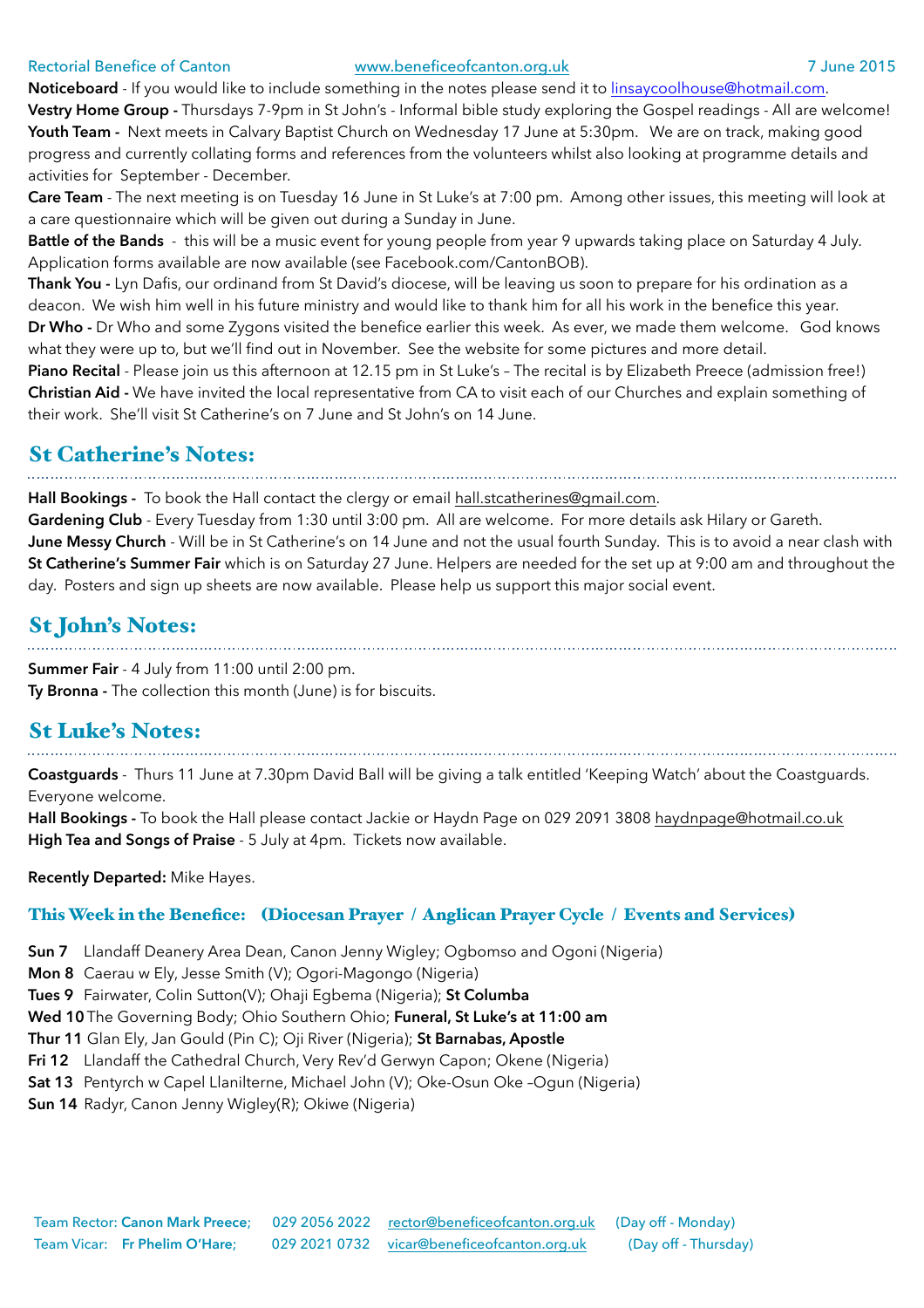## **First Reading**

A reading from the book of Genesis.

The man and the woman heard the sound of the LORD God walking in the garden at the time of the evening breeze, and the man and his wife hid themselves from the presence of the LORD God among the trees of the garden. But the LORD God called to the man, and said to him, 'Where are you?' He said, 'I heard the sound of you in the garden, and I was afraid, because I was naked; and I hid myself.' He said, 'Who told you that you were naked? Have you eaten from the tree of which I commanded you not to eat?' The man said, 'The woman whom you gave to be with me, she gave me fruit from the tree, and I ate.' Then the LORD God said to the woman, 'What is this that you have done?' The woman said, 'The serpent tricked me, and I ate.' The LORD God said to the serpent, 'Because you have done this, cursed are you among all animals and among all wild creatures; upon your belly you shall go, and dust you shall eat all the days of your life. I will put enmity between you and the woman, and between your offspring and hers; he will strike your head, and you will strike his heel.'

This is the word of the Lord. **Thanks be to God.**

## *Psalm 130*

R **With the Lord there is mercy and plenteous redemption.** Out of the depths have I called to you, O Lord; Lord, hear my voice; let your ears consider well the voice of my supplication. If you, Lord, were to note what is done amiss, O Lord, who could stand? For there is forgiveness with you, therefore you shall be feared. **R**

I wait for the Lord; my soul waits for him; in his word is my hope. My soul waits for the Lord, more than the night-watch for the morning, more than the night-watch for the morning. **R**

O Israel, wait for the Lord, for with the Lord there is mercy; With him there is plenteous redemption. and he shall redeem Israel from all their sins. **R** R **With the Lord there is mercy and plenteous redemption.**

**Second Reading**

*Genesis 3.8-15*